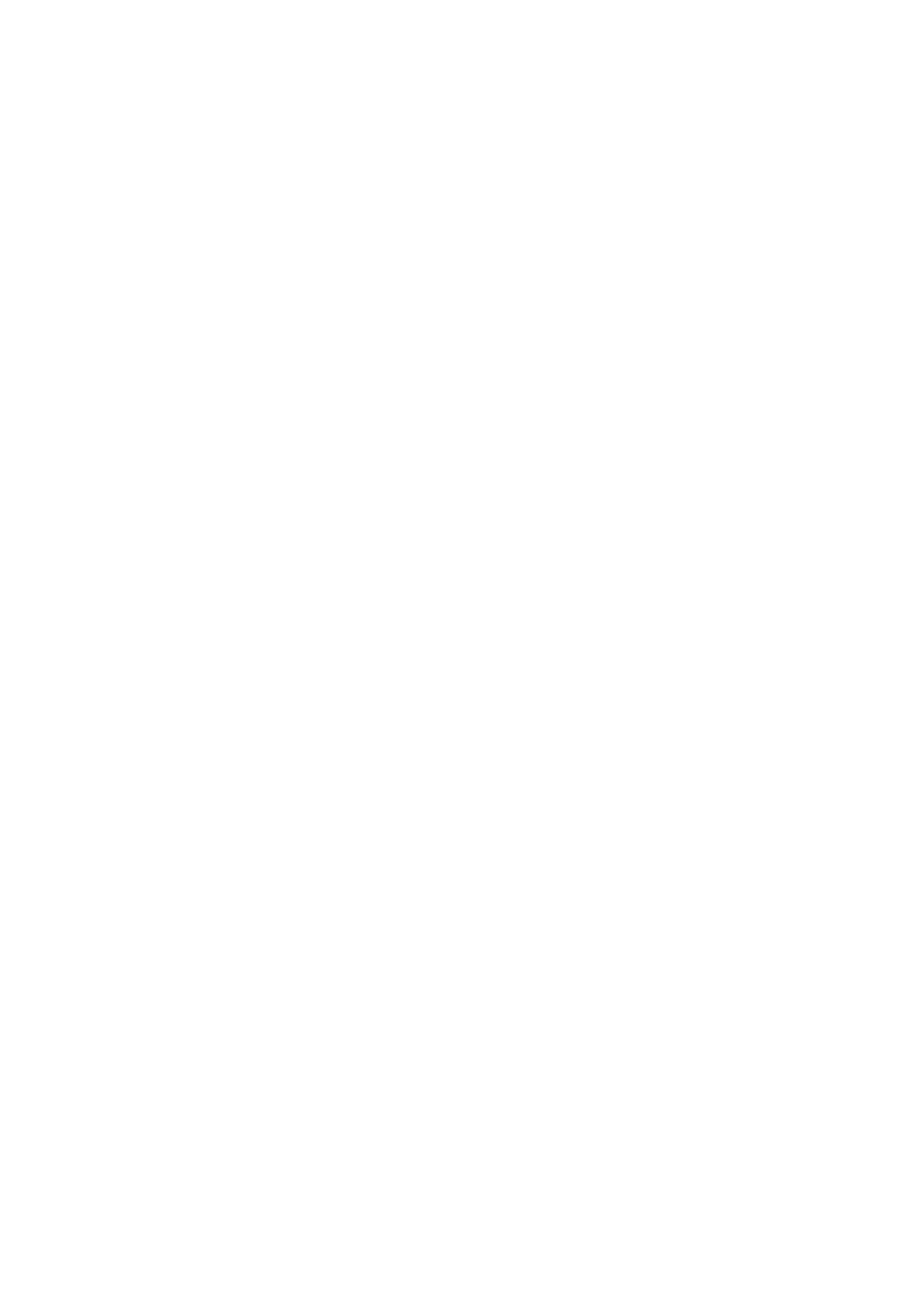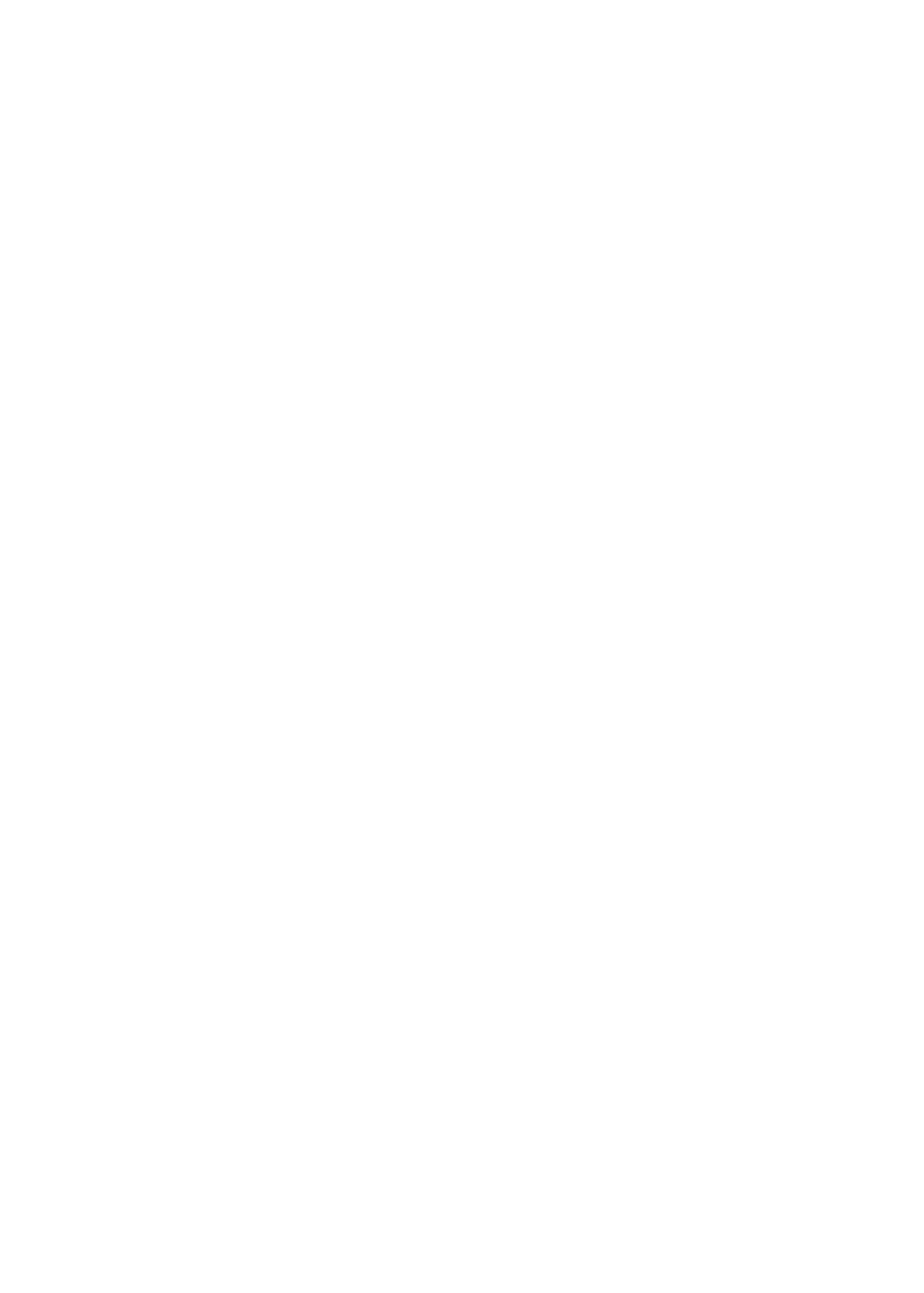

MICHELLE MEDLOCK ADAMS and BETHANY JETT

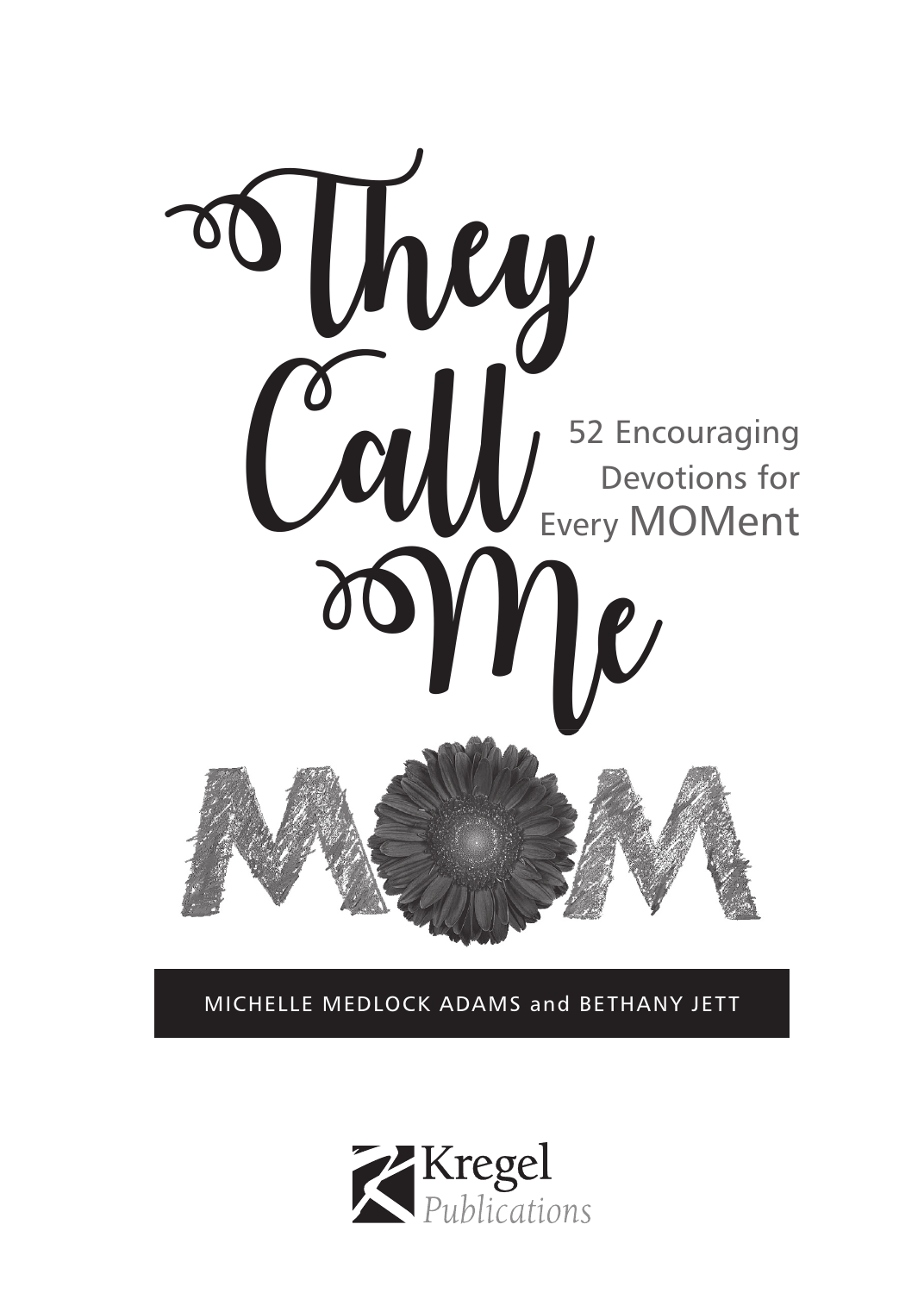*They Call Me Mom: 52 Encouraging Devotions for Every Moment*  © 2019 by Michelle Medlock Adams and Bethany Jett

Published by Kregel Publications, a division of Kregel Inc., 2450 Oak Industrial Dr. NE, Grand Rapids, MI 49505.

All rights reserved. No part of this book may be reproduced, stored in a retrieval system, or transmitted in any form or by any means—electronic, mechanical, photocopy, recording, or otherwise—without written permission of the publisher, except for brief quotations in reviews.

Distribution of digital editions of this book in any format via the internet or any other means without the publisher's written permission or by license agreement is a violation of copyright law and is subject to substantial fines and penalties. Thank you for supporting the authors' rights by purchasing only authorized editions.

The persons and events portrayed in this book have been used with permission. To protect the privacy of these individuals, names and identifying details have been changed in some cases.

The authors and publisher are not engaged in rendering medical or psychological services, and this book is not intended as a guide to diagnose or treat medical or psychological problems. If medical, psychological, or other expert assistance is required, the reader should seek the services of a health-care provider or certified counselor.

Chapters 18 and 32 are based on content first published by Guideposts, a Church Corp. Used with permission.

Published in association with Cyle Young of the Hartline Literary Agency, LLC.

All Scripture quotations, unless otherwise indicated, are from the Holy Bible, New International Version®, NIV®. Copyright © 1973, 1978, 1984, 2011 by Biblica, Inc.™ Used by permission of Zondervan. All rights reserved worldwide. www.zondervan.com. The "NIV" and "New International Version" are trademarks registered in the United States Patent and Trademark Office by Biblica, Inc.™

Scripture quotations marked cev are from the Contemporary English Version. Copyright © 1991, 1992, 1995 by American Bible Society. Used by permission.

Scripture quotations marked esv are from the ESV Bible® (The Holy Bible, English Standard Version®), copyright © 2001 by Crossway, a publishing ministry of Good News Publishers. Used by permission. All rights reserved.

Scripture quotations marked NKJV are from the New King James Version®. Copyright © 1982 by Thomas Nelson. Used by permission. All rights reserved.

Scripture quotations marked NLT are from the Holy Bible, New Living Translation, copyright © 1996, 2004, 2015 by Tyndale House Foundation. Used by permission of Tyndale House Publishers, Inc., Carol Stream, Illinois 60188. All rights reserved.

ISBN 978-0-8254-4616-0, print ISBN 978-0-8254-7591-7, epub

> Printed in the United States of America 19 20 21 22 23 24 25 26 27 28 / 5 4 3 2 1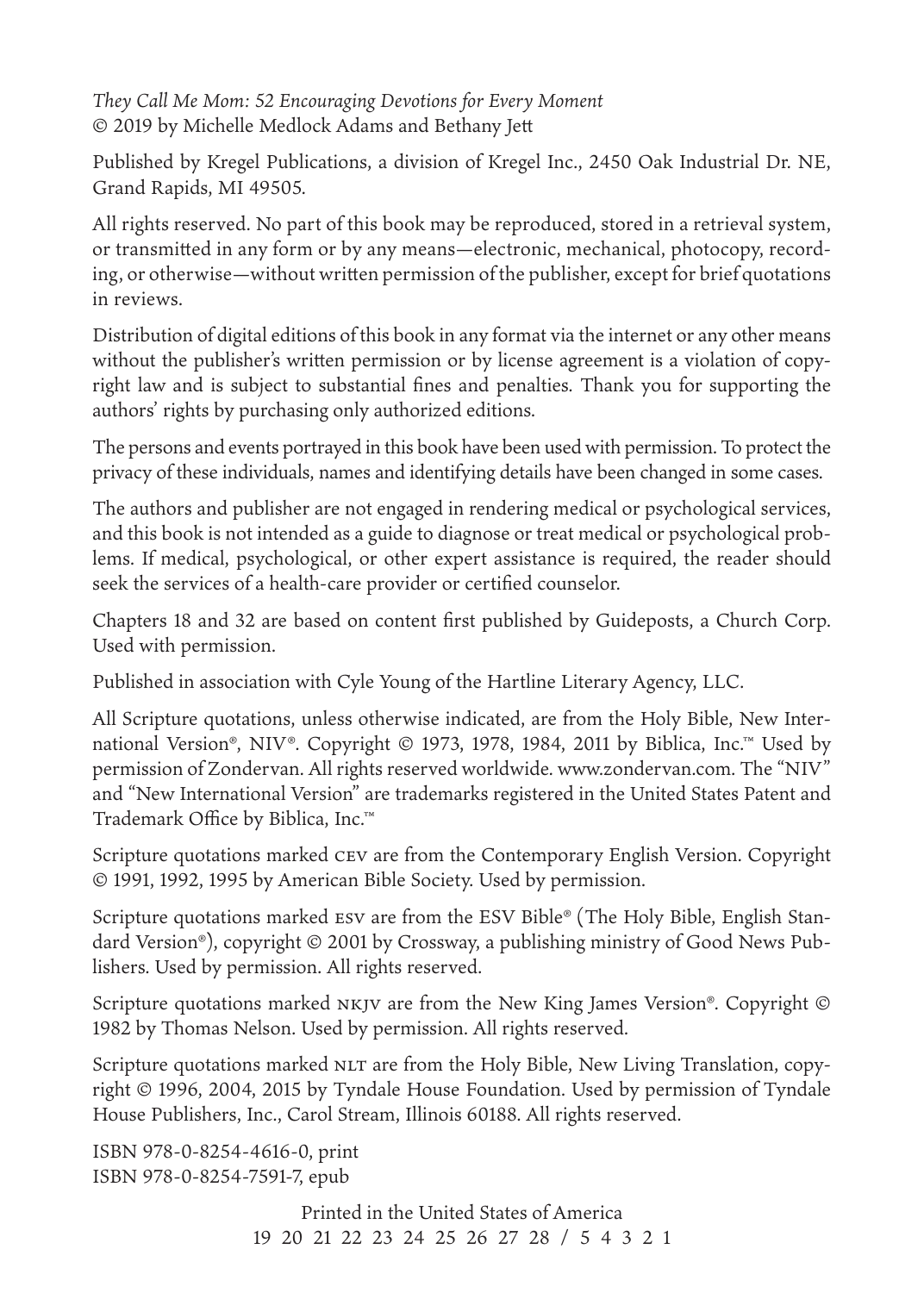For my precious daughters, Abby Leigh and Allyson Michelle:  $\mathcal{I}$  m so honored that you call me Mom, and  $\mathcal{I}$  m so excited that you two are now experiencing this amazing thing called motherhood. Love you more!



To Jeremiah, Jedidiah, and Josiah: You are the three best gifts a mom could ever wish for.  ${\mathcal I}$  love you millions and millions and more.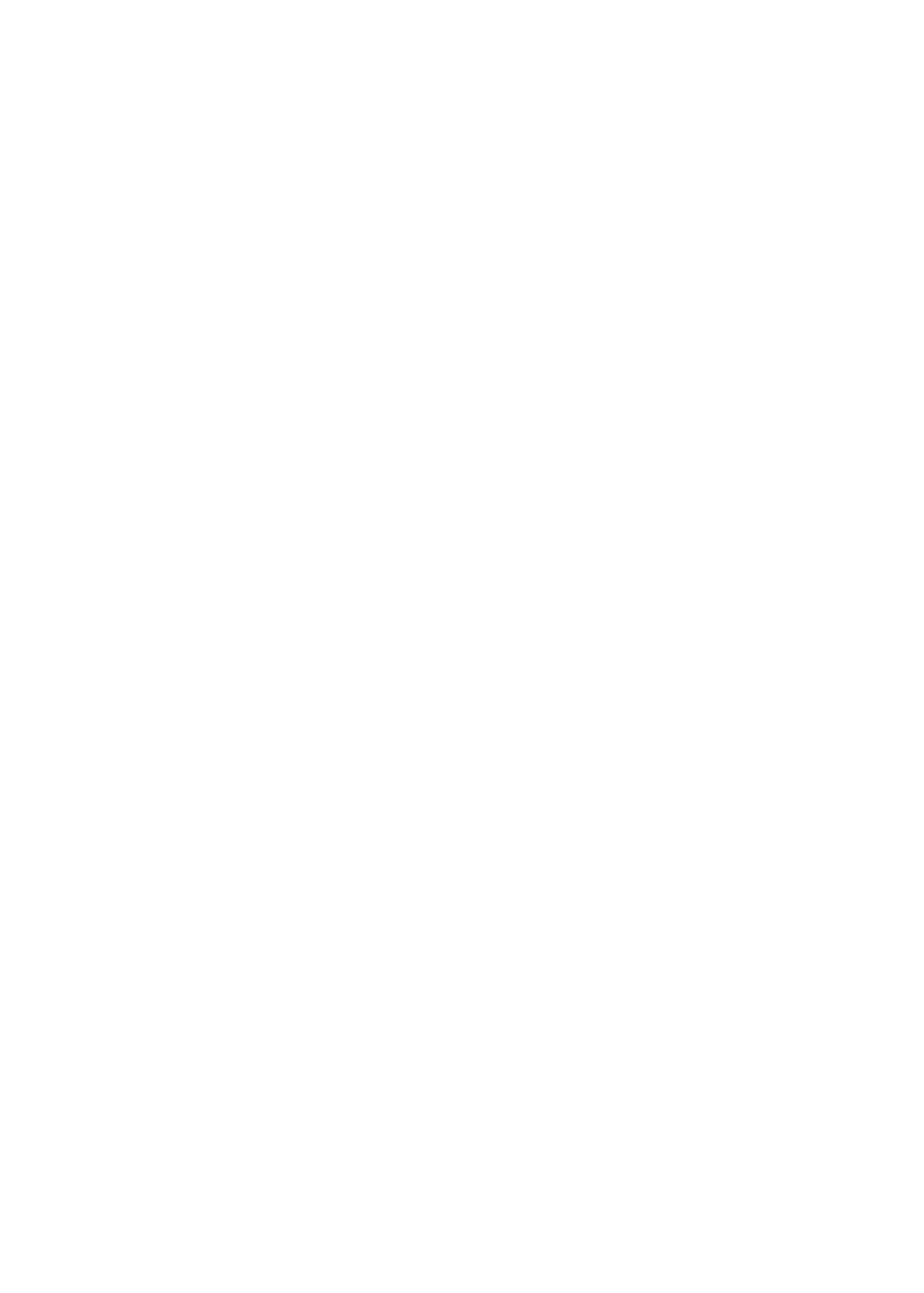

## Contents

|     | Introduction                                     | 11  |
|-----|--------------------------------------------------|-----|
| 1.  | They Call Me Dream Chaser                        | 13  |
| 2.  | They Call Me Loving (No Matter What)             | 18  |
| 3.  | They Call Me Calm in the Chaos                   | 23  |
| 4.  | They Call Me Mean Mommy                          | 29  |
| 5.  | They Call Me Teacher                             | 34  |
| 6.  | They Call Me Cheerleader                         | 39  |
| 7.  | They Call Me Fun Sponge                          | 44  |
| 8.  | They Call Me the Worst Picker-Outer in the World | 48  |
| 9.  | They Call Me Chef                                | 52  |
| 10. | They Call Me Storyteller                         | 57  |
| 11. | They Call Me Just Like Mom                       | 62  |
| 12. | They Call Me Embarrassing                        | 66  |
| 13. | They Call Me Exhausted                           | 71  |
| 14. | They Call Me Chauffeur                           | 76  |
| 15. | They Call Me Beautiful                           | 81  |
| 16. | They Call Me Pray-er                             | 86  |
| 17. | They Call Me Road Trip Taker                     | 91  |
| 18. | They Call Me Rainbow Recorder                    | 95  |
| 19. | They Call Me Thrifty                             | 100 |
| 20. | They Call Me Supersleuth                         | 105 |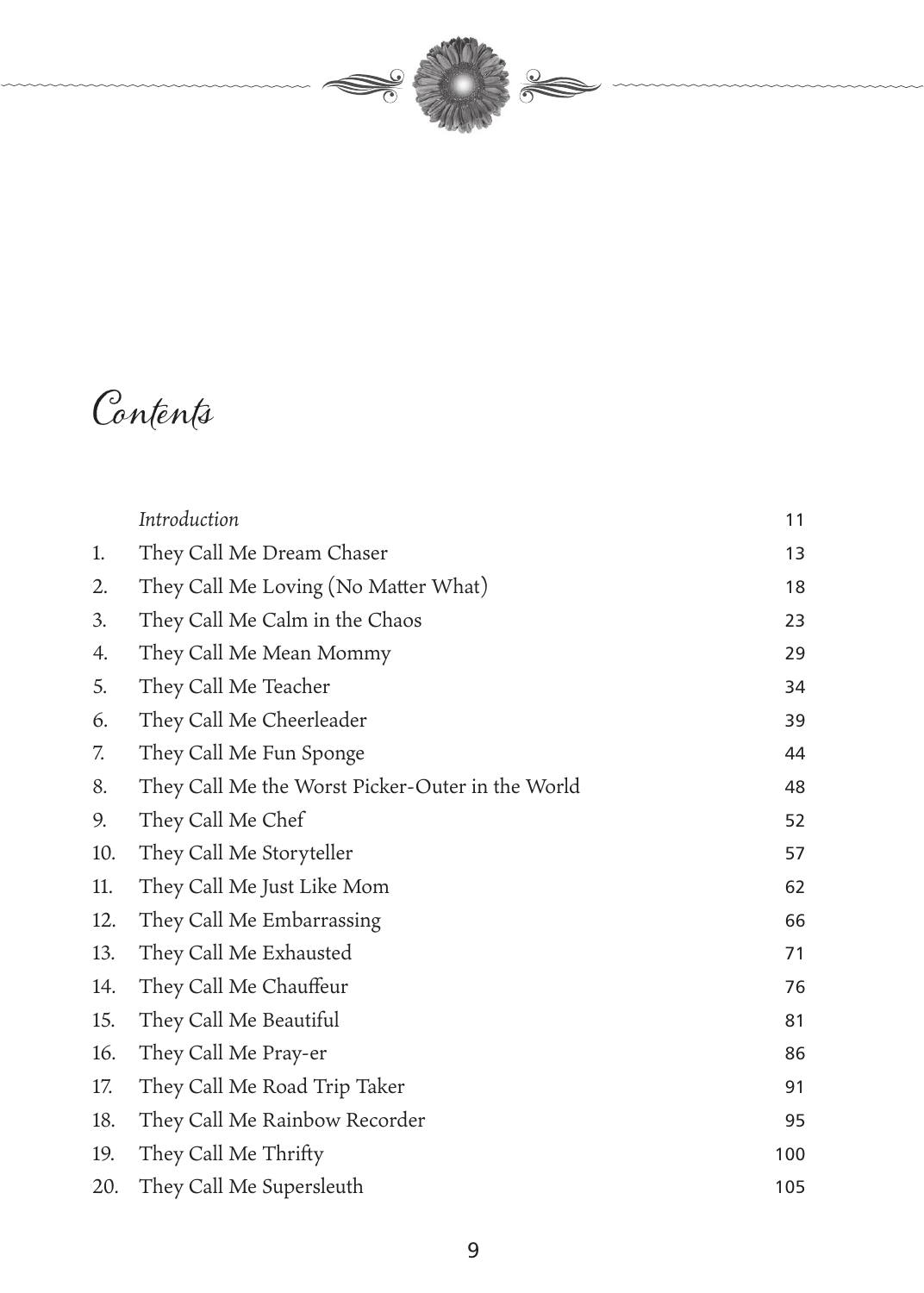10 CONTENTS

| 21. | They Call Me "by Myself"                                         | 111 |
|-----|------------------------------------------------------------------|-----|
| 22. | They Call Me Supporter                                           | 116 |
| 23. | They Call Me Housekeeper (Sometimes)                             | 121 |
| 24. | They Call Me Holiday Planner Extraordinaire                      | 127 |
| 25. | They Call Me Memory Maker                                        | 133 |
| 26. | They Call Me Best Present Giver Ever (at Least One of Them Does) | 138 |
| 27. | I Call Myself Failure                                            | 143 |
| 28. | They Call Me Mama Bear                                           | 149 |
| 29. | They Call Me Ma'am                                               | 154 |
| 30. | They Call Me Scaredy-Cat                                         | 160 |
| 31. | They Call Me Bad Dreams Destroyer                                | 165 |
| 32. | They Call Me Spunky                                              | 170 |
| 33. | They Call Me Forgetful                                           | 175 |
| 34. | They Call Me Promise Keeper (but They Didn't Always)             | 179 |
| 35. | They Call Me Best (and Worst) Listener                           | 184 |
| 36. | They Call Me Blond (and Not Because That's My True Hair Color)   | 189 |
| 37. | They Call Me Bargain Shopper                                     | 193 |
| 38. | They Call Me Out                                                 | 197 |
| 39. | They Call Me Advocate                                            | 202 |
| 40. | They Call Me Silver-Lining Finder                                | 207 |
| 41. | They Call Me Referee                                             | 212 |
| 42. | They Call Me in the Middle of the Night                          | 217 |
| 43. | They Call Me Safe Zone                                           | 221 |
| 44. | They Call Me Worrywart                                           | 226 |
| 45. | They Call Me Overprotective                                      | 231 |
| 46. | They Call Me Late-Night Project Doer                             | 236 |
| 47. | They Call Me Organizer                                           | 240 |
| 48. | They Call Me Sentimental                                         | 245 |
| 49. | They Call Me Procrastinator                                      | 251 |
| 50. | They Call Me Brokenhearted                                       | 256 |
| 51. | They Call Me Patriotic                                           | 262 |
| 52. | They Still Call Me                                               | 268 |
|     | Conclusion                                                       | 275 |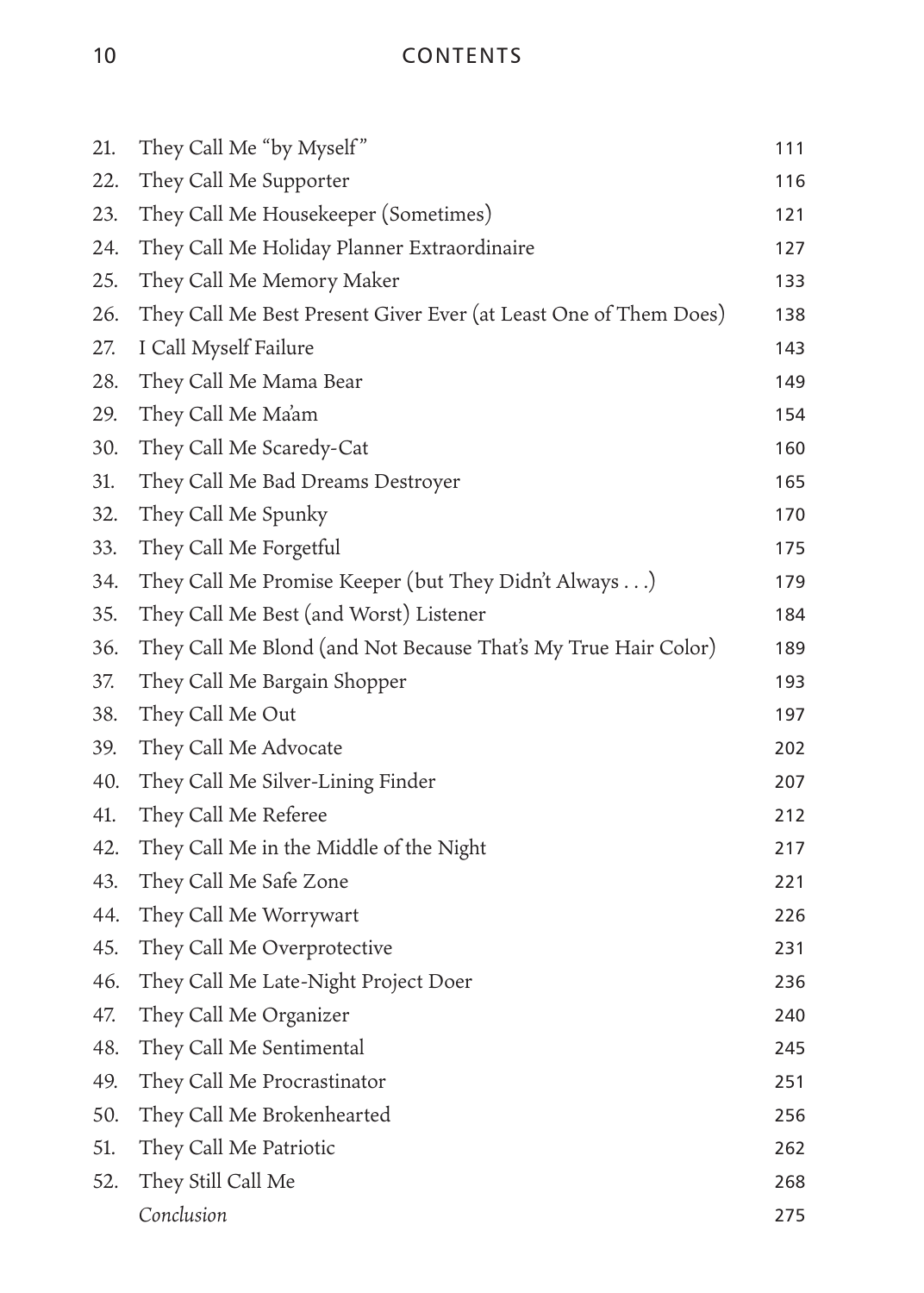

### Introduction

 $\mathfrak{a}$ Tom" is the best title we'll ever have the honor of holding, yet it's  $\blacksquare$  also one of the hardest jobs we'll ever have the pleasure of doing. That's why we need our #momtribe to support us, pray for us, and cheer us on as we care for those precious gifts from God.

It was our greatest desire to be real—no pretenses—in this book, because being a mom means we're real, sometimes raw, and usually running on caffeine.

We hope you'll enjoy a good laugh as we share our crazy, idiotic mom moments, relate to our biggest mommy fails and challenges, and be inspired to run this mommy race with a bit more pep in your step.

Within these pages, you'll find inspirational messages with Scripture verses and applications, as well as sidebars featuring practical, helpful information. We hope you find it all useful.

It's our goal that you feel supported, encouraged, and loved as you read each entry, because we are in your corner and we prayed over this book from the planning stages to the moment we hit Send on this manuscript.

Lastly, remember: they call you Mom, but God calls you chosen, empowered, treasured, and more than enough.

And us? We call you friend. Hugs!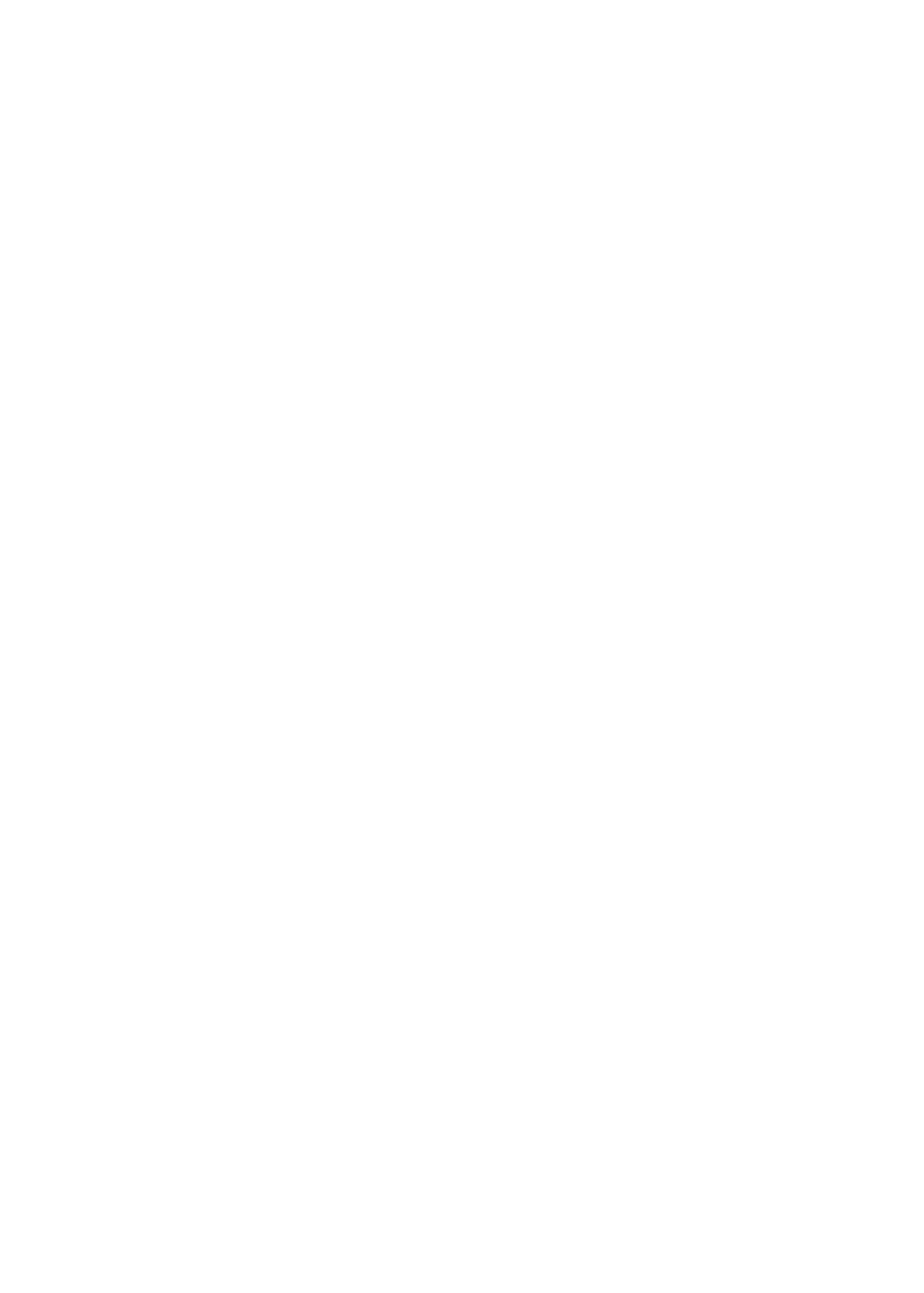

# They Call Me Dream Chaser

1

#### Bethany's JETTliner

*The Greatest Showman* soundtrack gets my pulse racing and my blood pumping. When little P. T. Barnum sings "A Million Dreams," I feel the words soar through my soul, and when I look at my kids, I see that same starry-eyed look reflected in their faces.

The look of a dream chaser.

What dream do you chase?

Does your heart stretch out its fingertips to grasp the elusive tail end of a fantasy so big that it doesn't seem like reality could ever be possible?

Do you ever read a book or watch a show and resonate strongly with a character because you want to be her or wish you knew the things she did? Have you ever wondered what your life would be like if you'd taken a different path?

Sometimes you don't know what your dreams are, and sometimes there's a tiny niggle in your heart—an unspoken unrest—when you just know that you're meant for greater things. You were meant to make a difference.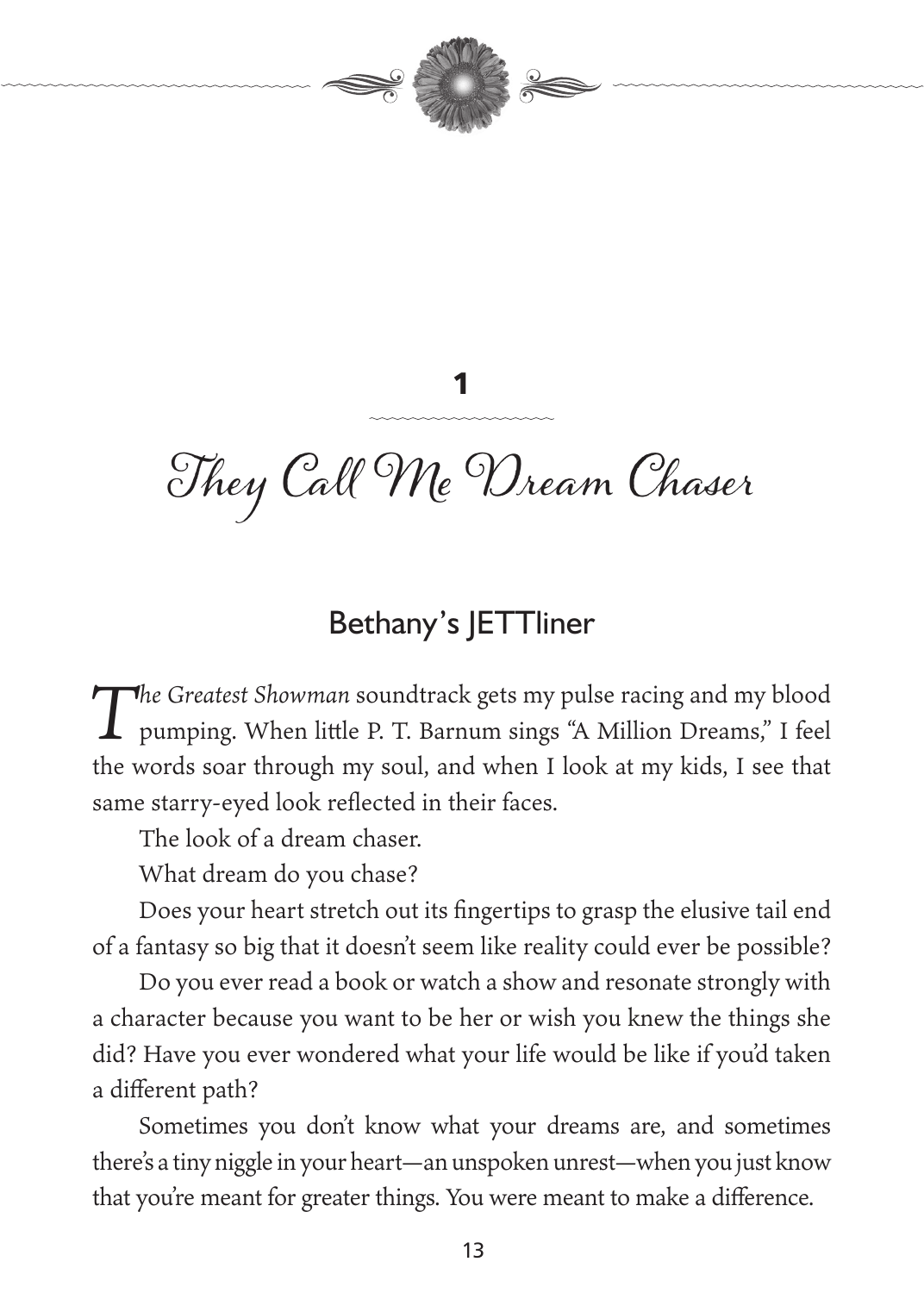Sometimes it's fear of failure that keeps us from stepping out of our comfort zones.

In Ephesians 4:1 Paul begs that we live a life worthy of our calling, because we *have* been called. Indeed, God has a purpose for our lives. Granted, that purpose is not always revealed right away. Sometimes we are in the training-pants part of our journey while we prepare for our big-girl panties.

Sometimes we don't always follow the path God laid out for us. However, our loving Father always provides a way for us to return. We can open our arms and catch the vision and purpose God has set.

If you ask my kids right now what they want to do when they grow up, all three of them will say the same thing: "I want to be a YouTuber." And I say, "Baby, you can definitely be a YouTuber." In fact, many You-Tubers make a ton more money than we do. If they can support themselves, help others, and honor God, then babies, go be YouTubers.

It's important that our kids walk through the dream-chasing process with us. When I have a business meeting that I'm nervous about, I ask my boys to pray for the call. We'll jump up and down together if the call went well. When a book contract comes in, we pile in the car and head out for frozen yogurt covered in fruit, candy, and syrupy goodness.

They see the hustle and they witness the heartache. Owning a business means putting out fires along with storing up wins. Our kids need to see that not everything goes right all the time. The example we set instills the confidence and coping skills they'll need as adults when they face these same types of issues.

Not everyone is nice. Not every dream pans out.

The key is to know that you've got God on your side and when you confidently walk in His plan, those missteps and hardships are redeemed in His timing.

God's purpose for us and our natural inclination and talents work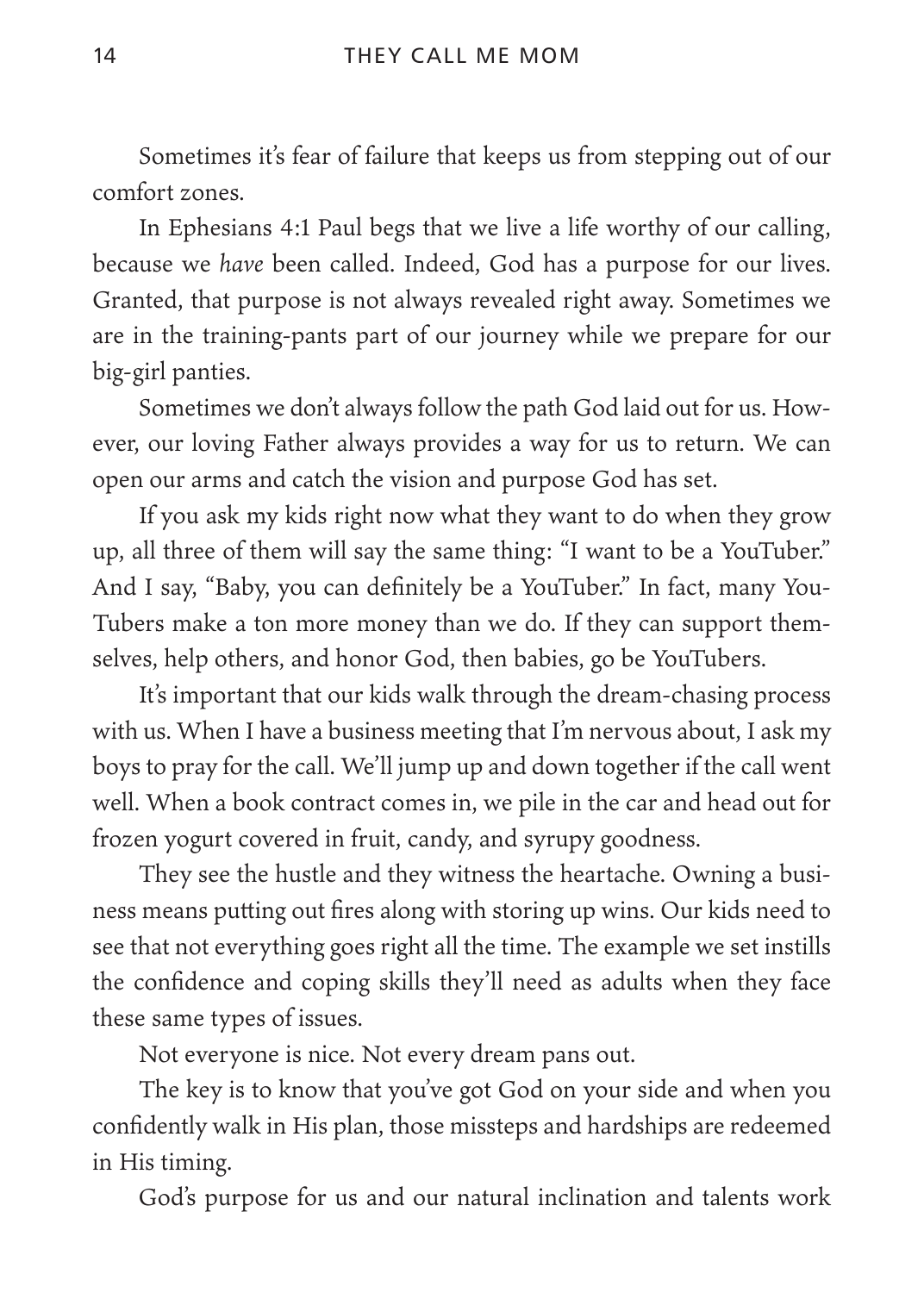hand in hand. We encourage our kids to chase their dreams by encouraging them to share with us their passions.

It's not our job to squash their dreams but to guide them into following the call God has on their lives. I don't know God's plan for each one of them, but I know my job is to help water the seeds that God has planted in their hearts. When they are old enough to make decisions for themselves, I'll be right there to guide them as I pray for them.

And when we turn the volume high and belt out "A Million Dreams" together, the look on their faces matches the song of my heart, and I dream.

#### Michelle's Intel

Whenever I speak about being a writer at Young Authors Day programs, I always take time to ask the students what they want to be when they grow up.

You know what I've discovered?

Little bitty kids can have great big dreams. Some children answer "firefighter," "nurse," "teacher," "writer," "artist," "policeman," or "movie star." Still others say "model," "race car driver," "professional baseball player," "scientist," "president," and so many more awesome occupations.

Bottom line—children know how to dream big.

Do you know why? Because no one has told them yet that they can't dream big, and they don't have that inner dialogue that says, "You can't be a movie star. You're not pretty enough. You'll never be able to accomplish your dream." They truly believe they can do anything. And you know what? They're right!

Encourage your children to dream big, and then follow their example.

We should all be able to believe *big* when it comes to the dreams and ambitions that God has placed within us. Our heavenly Father wouldn't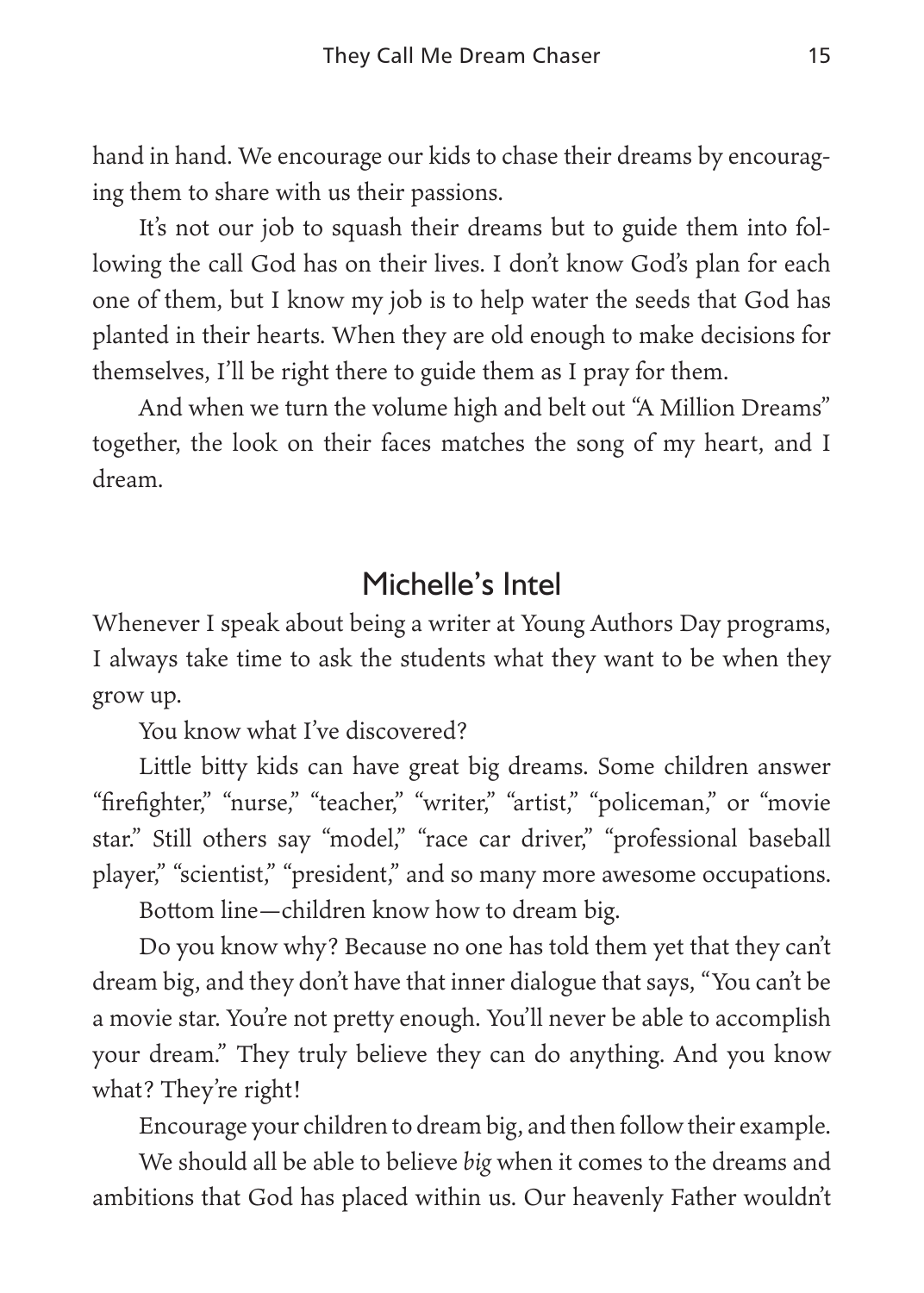have placed them there if He weren't going to help us achieve them. So, encourage your little dreamers, and use your childlike faith to start believing *big*.

#### God Calls Me Dreamer

The Bible says that God will give us the desire of our heart (Ps. 37:4), but it's important that we also pray for God to align our hearts with His. We don't want to chase the dreams of our own making, but the dreams that God gives us. Psalm 32:8 says, "I will instruct you and teach you in the way you should go; I will counsel you with my loving eye on you." Our prayer should be for our children to pursue God's will and for God to equip us with wisdom to help guide their paths.

How to Create Vision Boards

Vision boards are creative expressions of our goals and passions . . . and they're an inexpensive and relatively nonmessy activity! Supplies needed: construction paper, poster board, magazines, glue, scissors, and any fun crafty extras you have on hand. This is something you can do right alongside your kids.

**Step one:** Brainstorm with your kiddos, discussing wishes, dreams, and goals that could be the inspiration for your individual boards. (By the way, you can have more than one board. For example, I have a health and fitness vision board and a family vision board.)

**Step two:** Pull or cut out anything from the magazine that conveys the goal or want. It can be pictures or words.

**Step three:** Space the cutouts in a pleasing way on the poster board.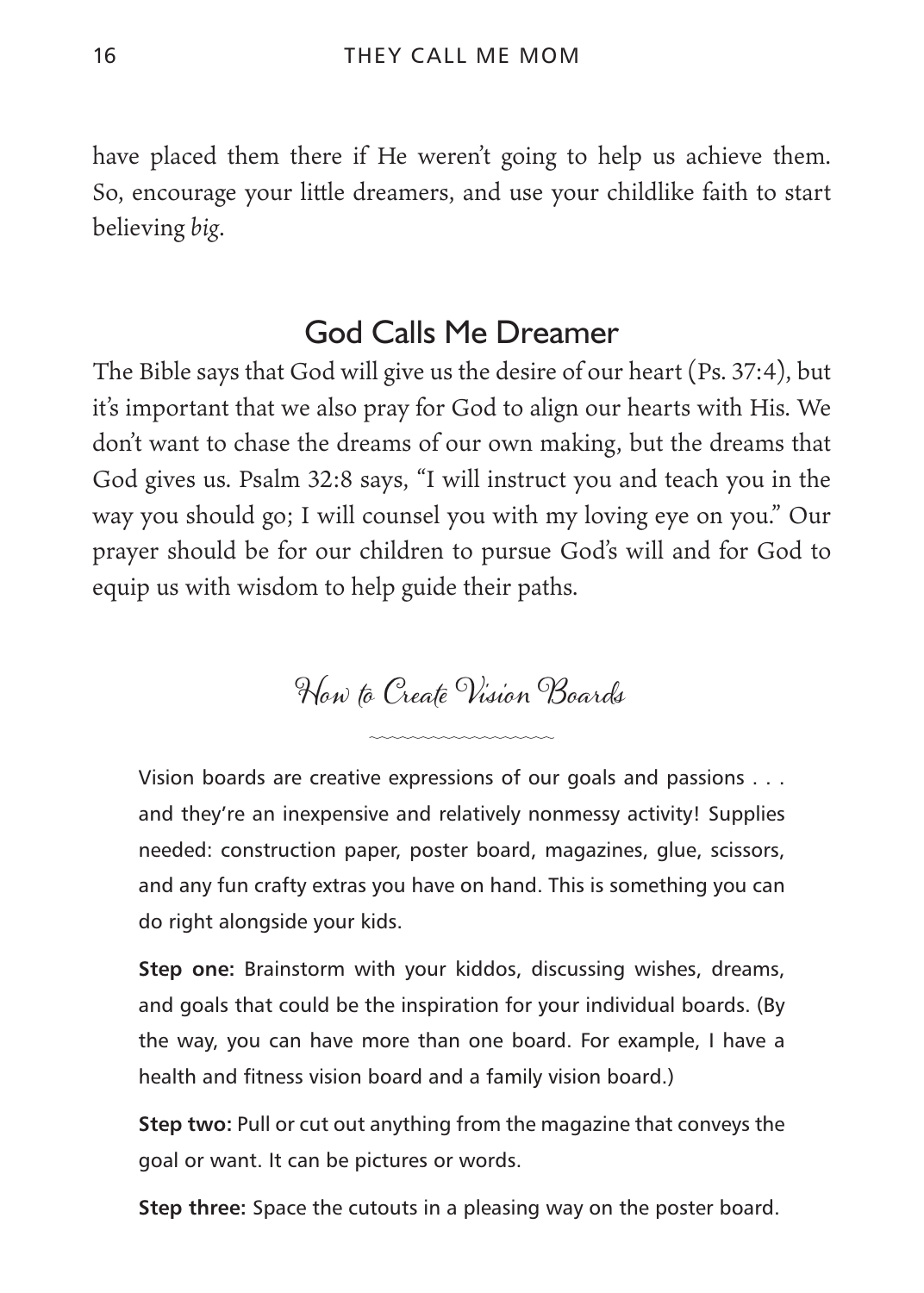**Step four:** Glue the pieces in place.

**Step five:** Hang the poster somewhere it can remind you and your children of your goals.

**Voilà!** Your very own vision board. As a bonus, have your children share why they chose the words and pictures they did and what those things mean to them. Lastly, be sure to hang on to those vision boards for nostalgia's sake and so you can celebrate together when those goals and dreams are accomplished.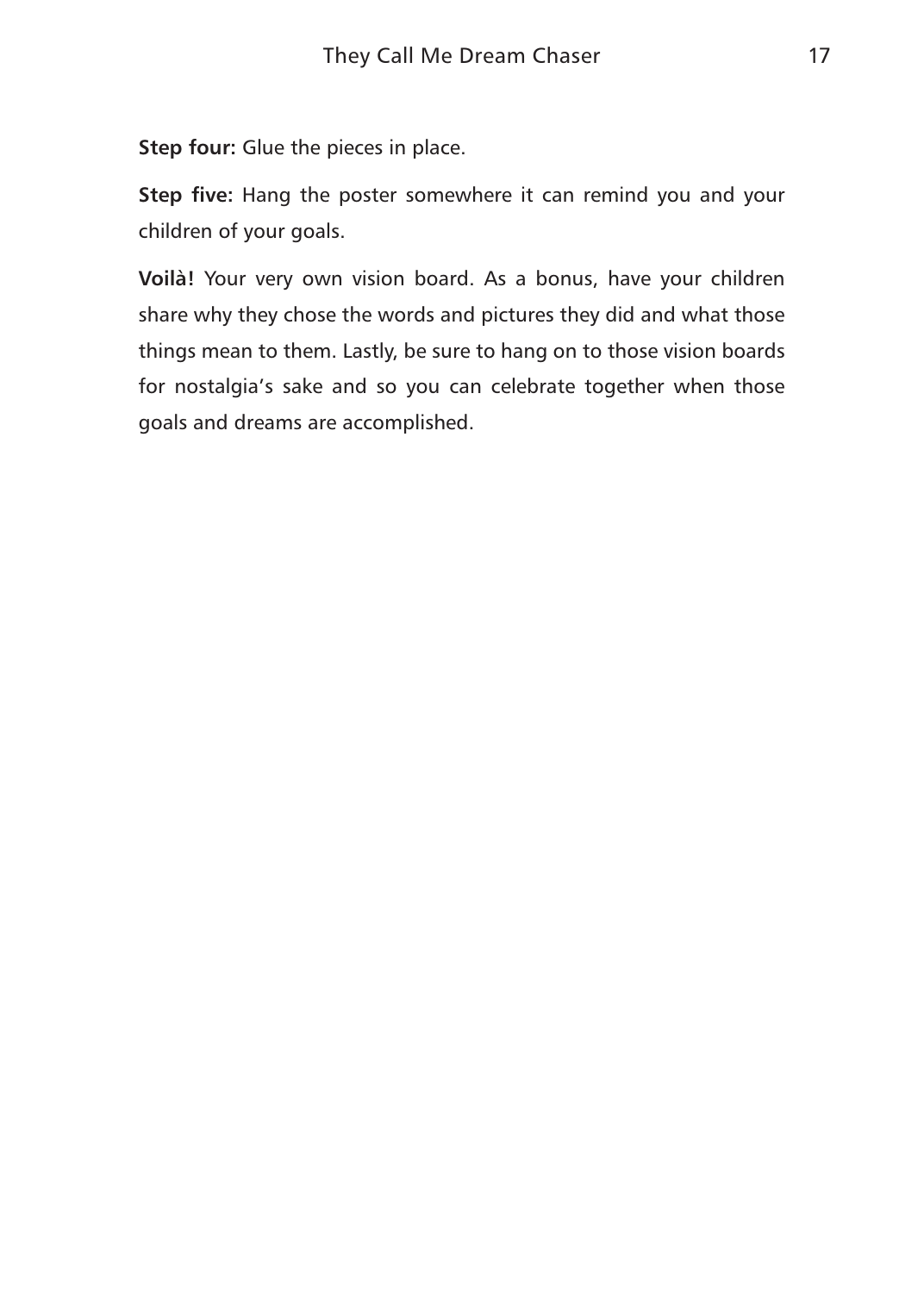



They Call Me Loving (Vlo VNatter Wh*at)* 

#### Michelle's Intel

Talready had one beautiful baby girl, Abby Leigh, and as I watched **L** baby number two on the ultrasound screen, I couldn't help but secretly hope for another girl. I loved the Laura Ashley nursery at our little house. I loved all the pink outfits, the ruffles, the bows, the sparkly shoes. I loved it all! But I also knew I'd love a baby boy just as much, and I was well aware that a boy would make Jeff 's mom happy since he would carry on the Adams name. With Jeff being an only child, that duty fell on us.

"Let's see if your baby is going to cooperate today," the nurse whispered in the dimly lit examination room.

Jeff squeezed my hand. I smiled up at him, so excited to learn the sex of baby number two.

It seemed like the nurse moved the wand up and down and across my petroleum- jellied belly for an hour.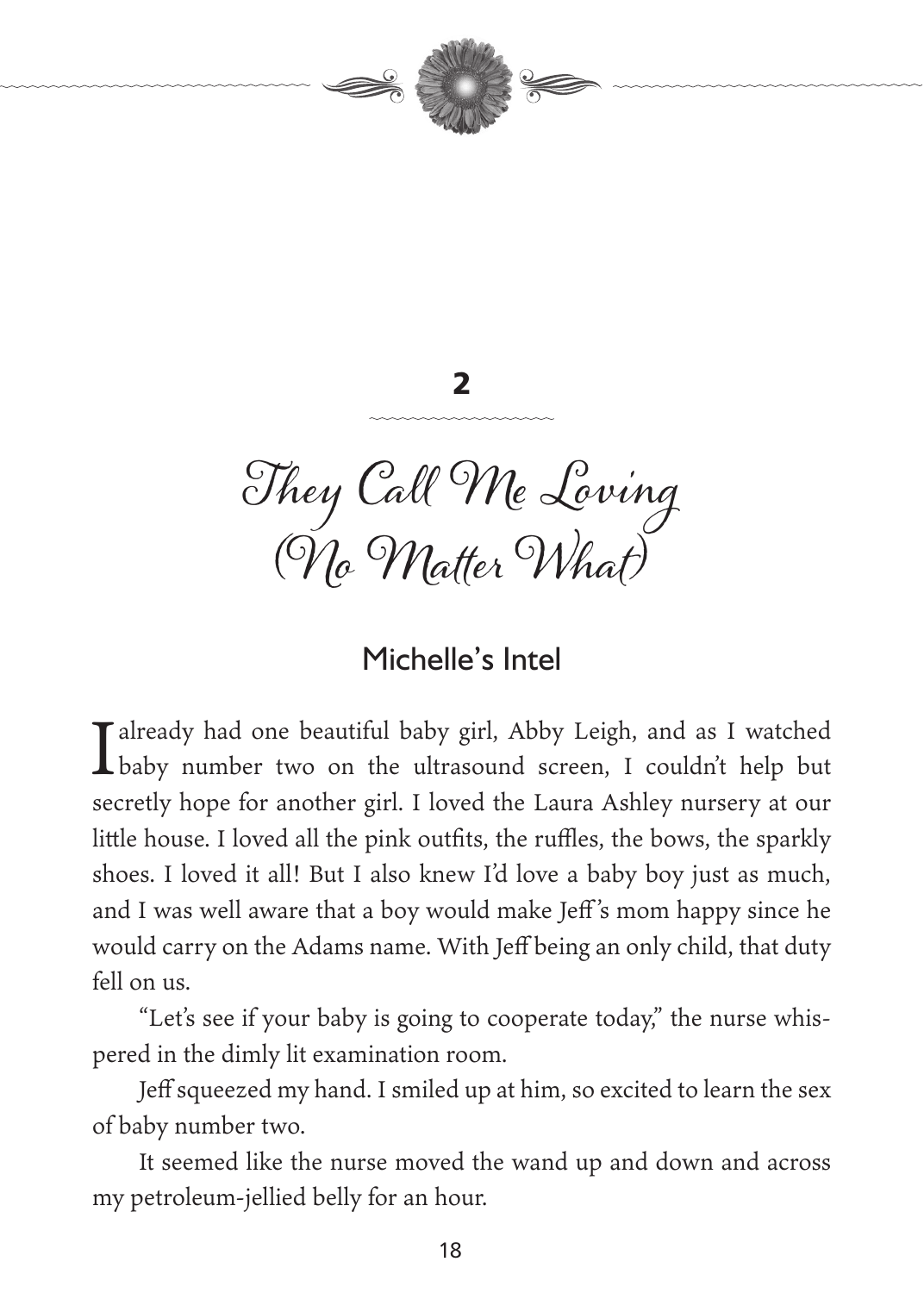"Oh, there it is. I can confidently tell you the sex of your baby," she said, printing out a few pictures. "Are you sure you want to know?"

"Yes," we said in unison.

"You're having another little girl! Congratulations!"

Jeff kissed my hand he was already holding, and I cried tears of joy. I was so happy I was having another baby girl, a little sister for Abby.

Jeff 's mom also cried when she heard the news—I'm not sure her tears were ones of joy because she really wanted a boy, but what she didn't know at that moment was how close she and Allyson would become. Best friends.

On the drive home from the doctor's office that day, I worried Jeff might be disappointed we weren't having a boy, but even before I could voice my concerns, he said, "I'm so glad we're having another girl. They are so precious."

And boy, do they love their daddy. There's truth behind that song, "Daddy's Little Girl," for sure!

Life with girls has been such a blessing; okay, not every day but most days. If you're a #momofgirls you're nodding your head right now. Being a mom of two amazing daughters is great in many ways—we share shoes, clothes, makeup, and a love for romantic comedies. It's been great to see my girls excel in gymnastics and cheerleading since those were sports I also enjoyed when I was growing up. And I've loved being able to give them advice about dating, frenemies, and "girl stuff" over the years.

I've also enjoyed sharing some not-so-girly passions with them— Cubs baseball and bass fishing. Yes, we're a Cubbies-loving, bass-fishing family, and we wouldn't have it any other way.

Now, listen. Raising girls hasn't been all butterflies and sunshine and bluebirds sitting on my shoulders. We've had screaming matches. We've had seasons when Abby wanted to move out because I was, and I quote,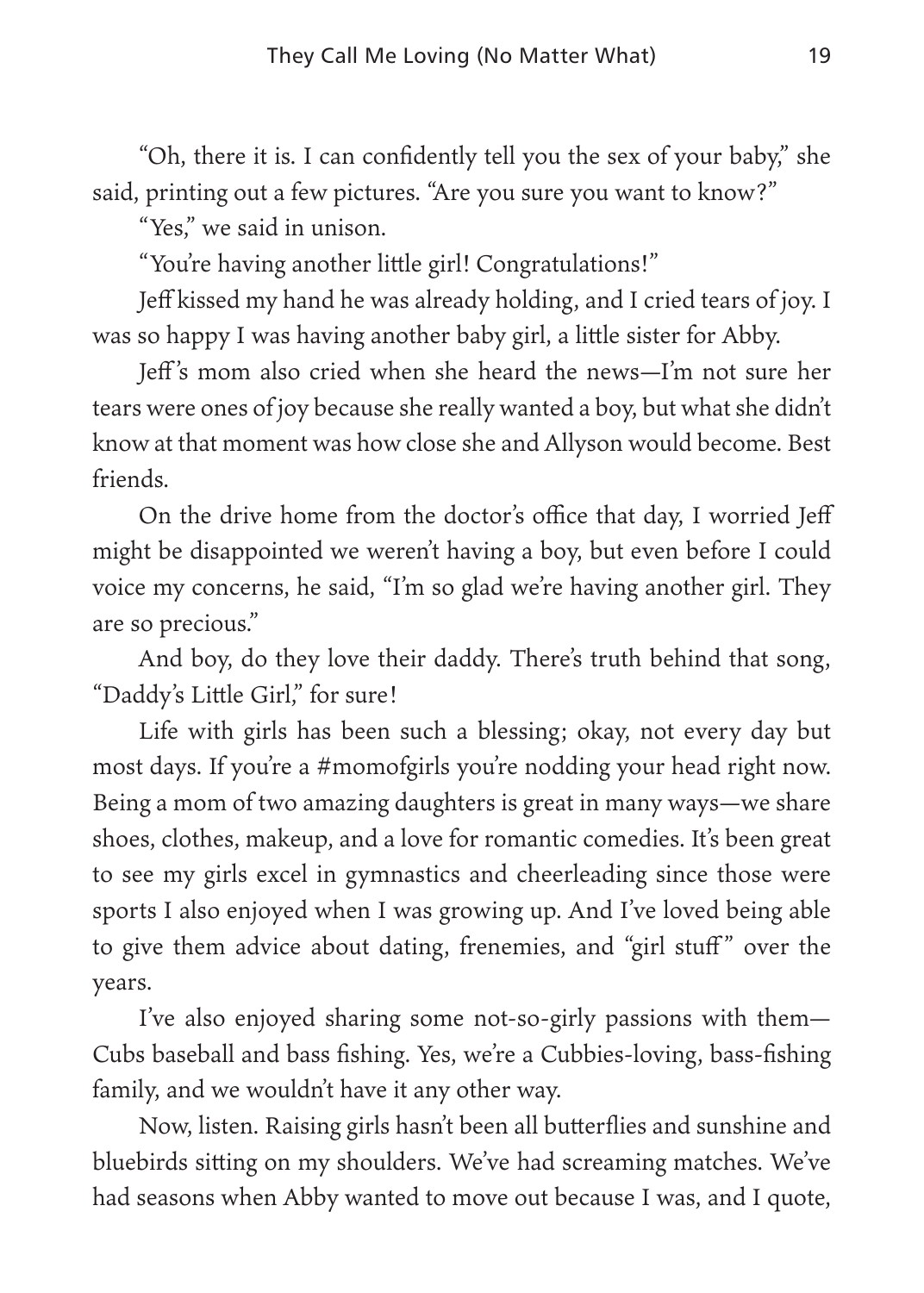"the worst mother in the world." And we've battled some serious health issues with Allyson. It wasn't always easy, but it was always worth it.

So many times, I've fallen on my face before God and asked for His intervention—that He would help me parent my girls—because many days I felt like I was falling short. I wondered if I was good enough, smart enough, strong enough, or simply enough. I found out that I wasn't, but He was, and with God's help, I can testify from the other side—we made it!

Both Abby and Ally have grown into remarkable young women. Both love Jesus. Both graduated college and are excelling in their respective careers. And both are happily married and starting families. Jeff and I stand in awe of our daughters.

I wish I could take credit for any of it, but honestly, I can't.

It's all Jesus.

I don't know what stage you're in these days, but wherever you are on this motherhood journey, just know you're not alone. Include God in every stage, at every age. Let Him direct your steps, as it says in Proverbs, and trust Him in the big and little decisions. Whether you're a #boymom or a #girlmom, it doesn't matter because you're a loved #childofGod, and with your heavenly Father by your side, you're going to rock this!

#### Bethany's JETTliner

I was thrilled when I found out I was pregnant with baby number one. It didn't matter if I was having a boy or a girl. But apparently my husband had secret hopes for a boy—his face when the ultrasound technician pointed out our son on the monitor was priceless. I prayed for a girl with baby number two, but once again we saw male baby bits on the monitor. I teared up but found solace that my sons would have each other and would be best friends.

When God blessed us with baby number three, I prayed hard for a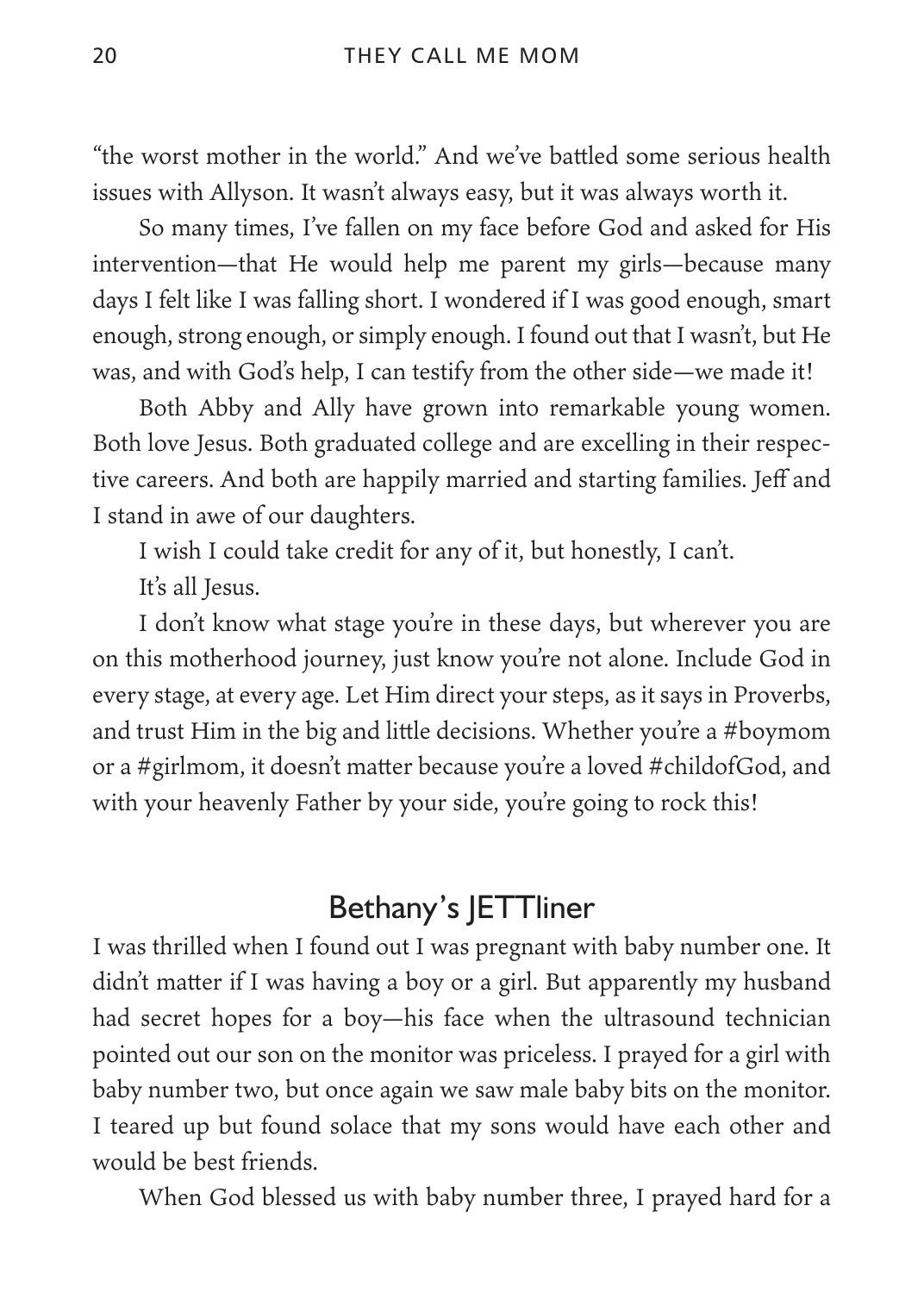girl. I knew this might be my last opportunity to be pregnant, so I asked God for the desire of my heart.

When baby number three revealed himself at the ultrasound, I cried.

Then I felt guilty for crying. My baby was healthy, and he was a blessing.

I'll never know what a little mini-me would look like or be able to raise a godly daughter. However, I have the privilege to raise three amazing little boys into godly men.

My boys know that at one time I'd wished for a girl, but they know this truth: God told me *no* because He has a special plan for each one of their lives. He wanted Jeremy, Jedidiah, and Josiah to be each other's brothers, and God wanted my husband and me to raise them to love Him and one another.

I take this responsibility extremely seriously. The Bible says that God knit every single one of my crazy, rambunctious children together in my womb. I've grown into my role as a boy-mama, and I cherish every dirt-filled mischievous moment. I may have had a different original plan, but my boys are exactly what God knew I needed.

#### God Calls Me His Child

John 1:12 says, "But to all who believed him and accepted him, he gave the right to become children of God" (NLT). Isn't that amazing? I know that's a title we throw around a lot in Christian circles, but when you realize that you're a child of God—that's life-changing. If God had a hashtag, it would be #FatherofAll followed by #HeAdoresUs—how great is that? He loved us before we were even born, and though we can be a handful (like our own children), He still adores us, believes in us, and is proud of us. Think how much you love your kiddos (regardless of whether they wear tiaras or dirt). Well, God loves us even more! That changes everything.